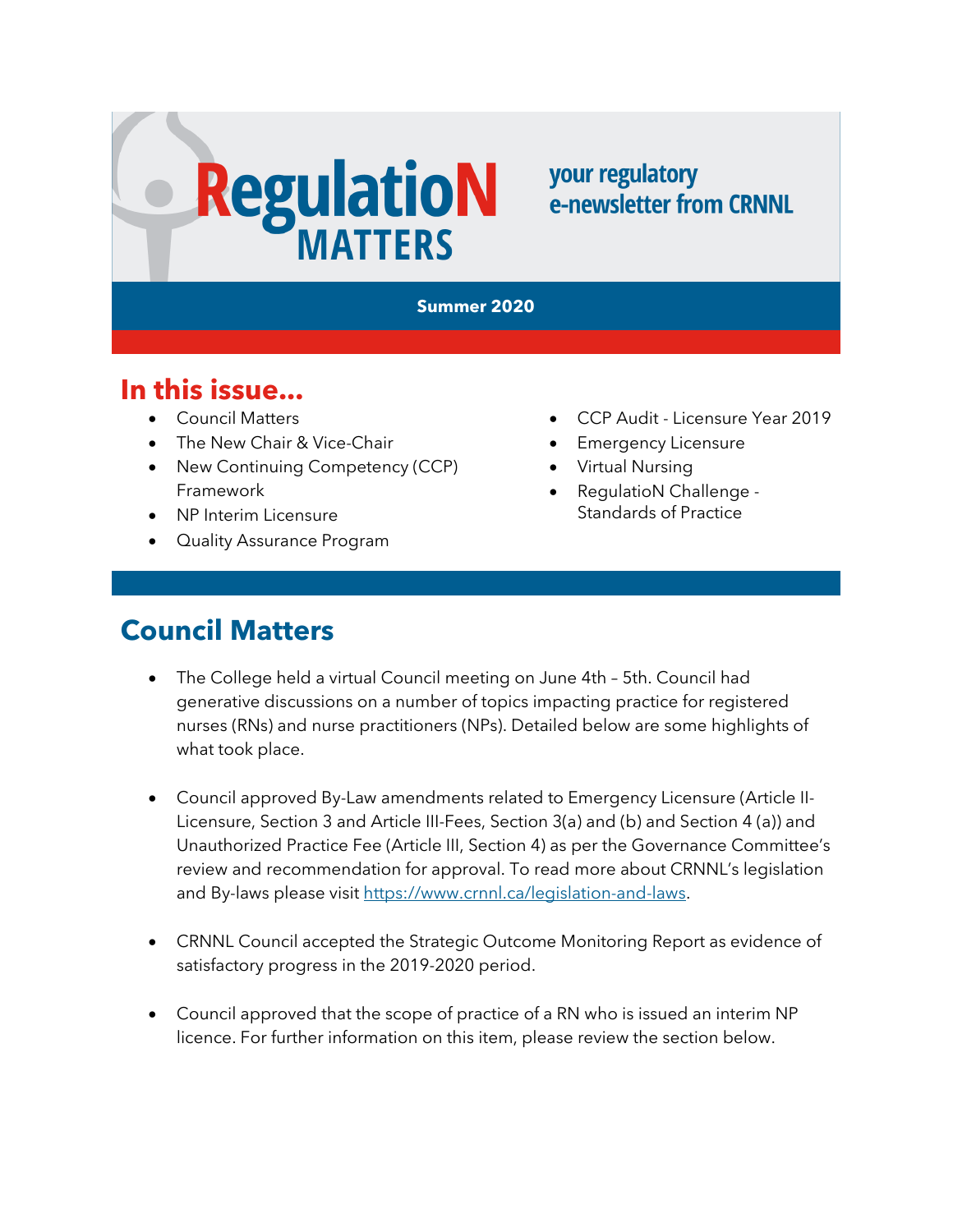- New Council members appointed to the CRNNL Complaints Authorization Committee, (in accordance with the terms of reference Council Policy, GP-6.11) are as follows:
	- Ms. Donna Luther, Western Region Councilor
	- Ms. Kimberley Legge, Councilor at Large
	- Ms. Tonya Ryan, Councilor at Large

## **The New Chair & Vice-Chair**

Outgoing College Chair Elaine Warren announced at the 66th Annual General Meeting that the new College Chair is



Ms. Tracy MacDonald (Central Region Councilor) and the new Vice-Chair is Mr. Glyn George (Public Councilor). The upcoming issues of The College Connection will profile the new leaders of the College Council!

## **New Continuing Competency Program (CCP) Framework**

In February 2020, Council approved a new CCP for RNs and NPs and the revised Continuing Competence Program Framework. Registrant education on the new CCP and revised CCP Framework had originally been scheduled to begin in April 2020, with the new CCP becoming effective for the licensure year of April 1, 2021.

Due to the disruption of the COVID-19 Pandemic and resultant delay in the roll-out of registrant education, the effective date of the implementation of the new CCP will now be extended to the licensure year commencing on April 1, 2022. Registrants will continue to complete the current CCP until April 2022. Education is tentatively planned to begin during the latter part of the current licensure year and throughout 2021-2022. The format of these sessions (in-person/virtual) will be contingent on the public health measures in place at that time. The revised time-frame for the new CCP will provide ample time to prepare registrants prior to the commencement date. Please stay tuned for notification of education sessions on the new CCP in the upcoming months.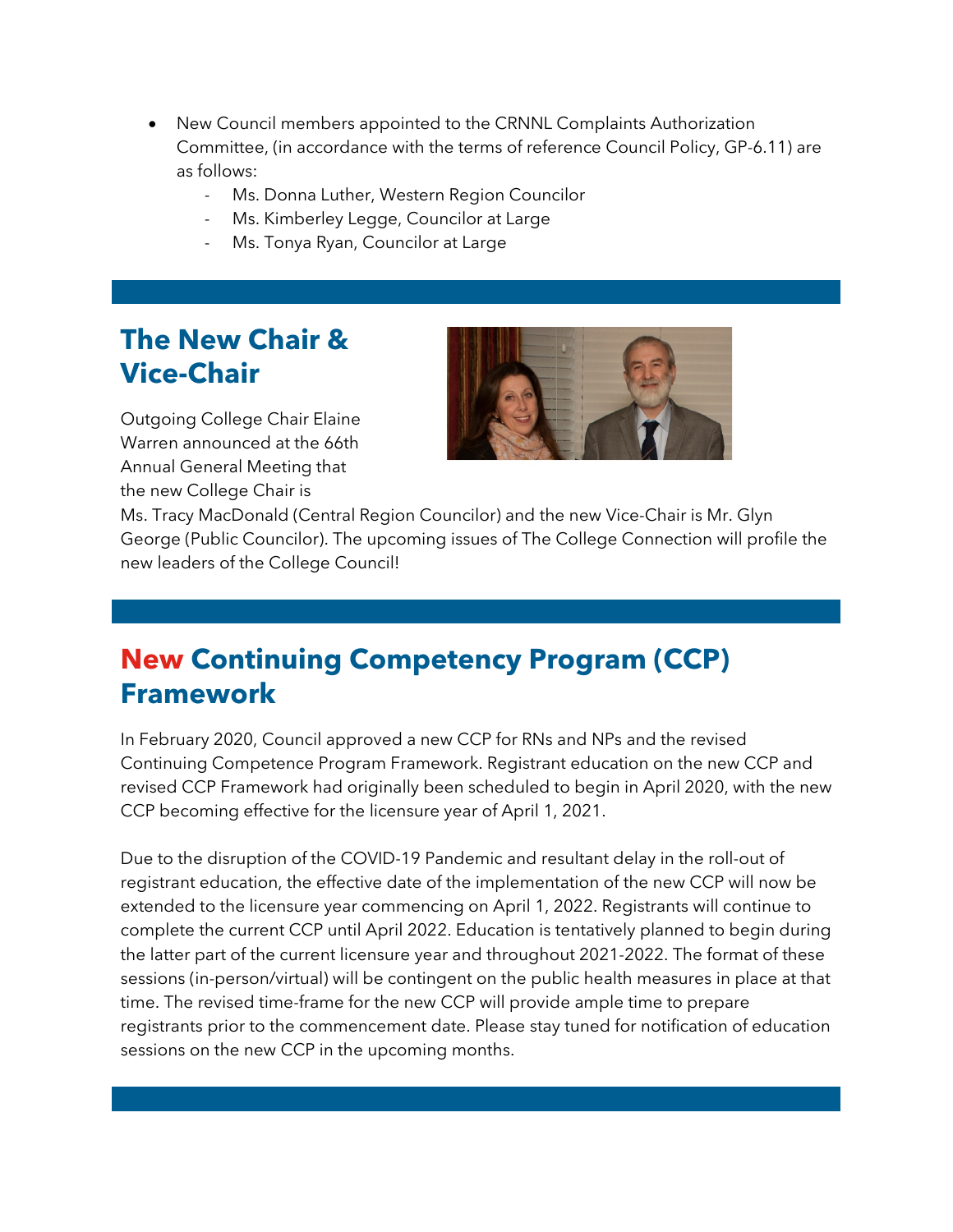# **NP Interim Licence**

On June 5, 2020 Council approved changes to the Interim NP licence scope of practice restrictions and licensure designation. An NP interim licence may be issued to an RN who has successfully completed an approved NP education program while waiting to write the approved NP licensure exam. Council approved the removal of the long-standing scope of practice restriction that the Interim NP licence holder be required to have all orders for diagnostic and laboratory tests or medications (permitted by the standards), co-signed by another licensed NP or physician. A new licence condition was approved that requires the establishment of a collaborating arrangement with a licensed NP or physician, or confirmation from the employer that a collaborative team is available for support as needed, for the period in between graduation and successful passing of the national exam leading to full licensure.

Council approved a new licensure designation of "**Interim NP Licence**" in addition to RN. The new designation may be used when introducing oneself and signing client documentation and will add clarity and increase transparency for the public and others.

#### **Quality Assurance Program**

Amendments to the Registered Nurses Act, 2008 took effect November 29, 2019 that authorize the College to implement a Quality Assurance (QA) Program. These amendments strengthen our mandate to regulate RNs and NPs in the public interest. The QA Program provides a proactive mechanism to address an issue/concern regarding an RN's/NP's practice thereby supporting a nurse to meet the Standards of Practice for safe, competent and ethical care. Since implementation, 2 practice concerns have been resolved under the program. For more information regarding the QA Program click [HERE.](https://www.crnnl.ca/sites/default/files/RD_Quality_Assurance_Program.pdf)

#### **CCP Audit – Licensure Year 2019**

Due to disruption caused by the COVID-19 pandemic, the 2020 CCP Audit, which requires randomly selected Registrants to submit their CCP documentation for the 2019-20 licensure year (April 1, 2019 – March 31, 2020), will now take place in Fall 2020. Registrants selected to participate in the Audit will be contacted via Registered Mail and Email in mid-September. Be sure to check your mailbox and email as **participation in the audit is a mandatory, legislated requirement outlined in the Registered Nurses Regulations (2013)**.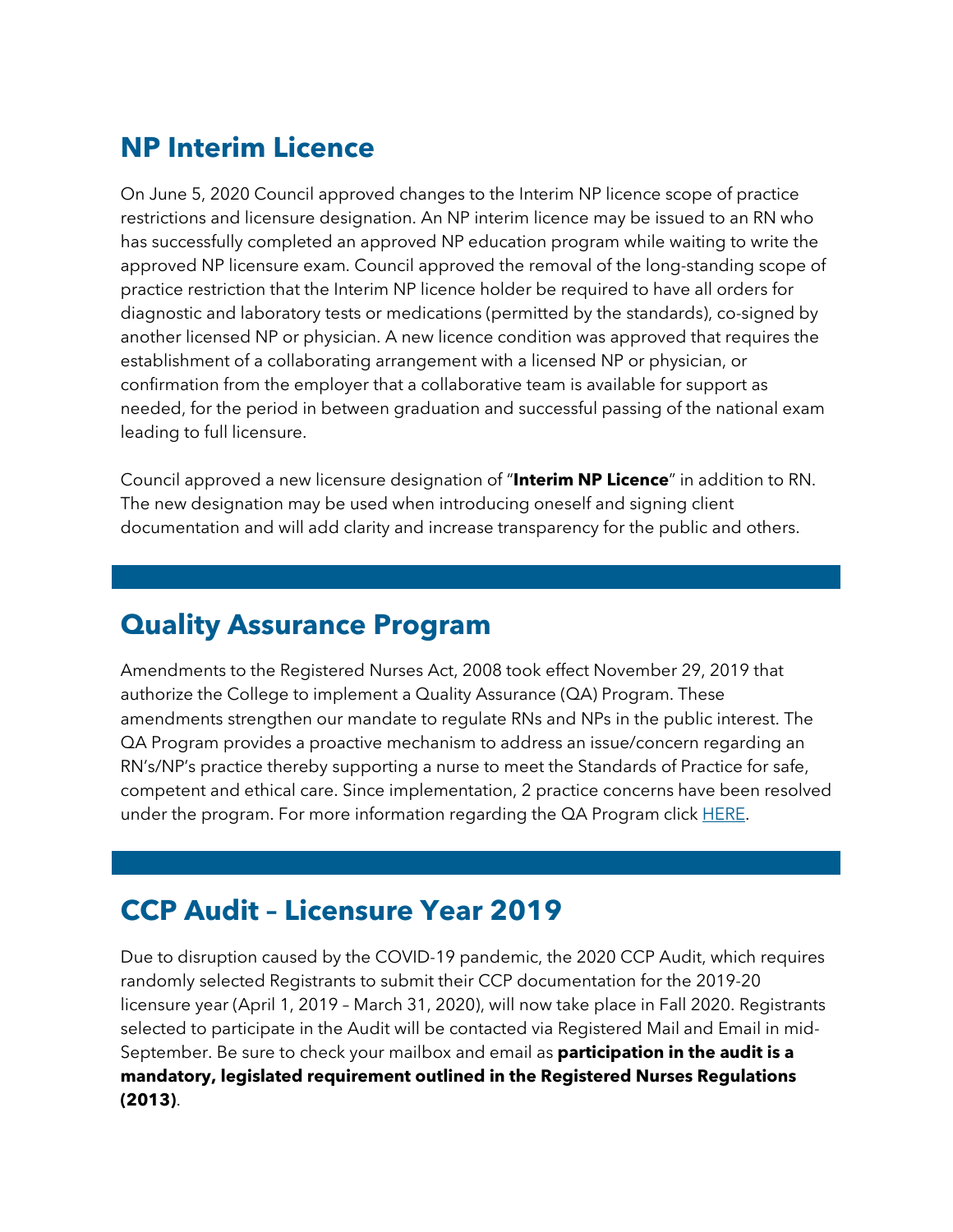# **Emergency Licensure**

Registrants are reminded it is a condition of a licence issued under the RN Regulations (2013), Section 11 that a registrant shall notify CRNNL of a change in their name, address (including email), and employment information no later than 30 days after the effective date of the change. A change of name requires that you submit documentation (marriage certificate or legal change of name document) directly to CRNNL. A change in address and employment information can be completed online via the 'Update my profile' option within [MyCRNNL.](https://mycrnnl.ca/)

# **Virtual Nursing**

In June, Council approved the document Virtual Nursing Practice (VNP) (2020). This new document will allow CRNNL to archive our previous document Telephone Nursing Care: Advice and Information (2002).

The purpose of this document is to articulate the practice expectations required of RNs/NPs when providing nursing care and services through a virtual platform. This document does not provide information on licensure requirements. RNs/NPs are encouraged to connect with the CRNNL to address licensure questions and concerns.

Virtual Nursing Practice is available on CRNNL's website [www.crnnl.ca.](http://www.crnnl.ca/)

**An education session on the Virtual Nursing Practice document and practice expectations has been scheduled for July 21st, 2020, 2-3pm. Please visit the [events](https://crnnl.ca/events-calendar)  [page](https://crnnl.ca/events-calendar) for further information.**

## **RegulatioN Challenge – Standards of Practice**

A revised [Standards of Practice](https://www.crnnl.ca/sites/default/files/documents/Standards_of_Practice_for%20RNs_and_NPs.pdf) was approved by Council in October 2019 and distributed to all current practising registrants. Test your knowledge with the RegulatioN Challenge below:

#### **Standard 3: Boundaries in the Nurse-Client Relationship**